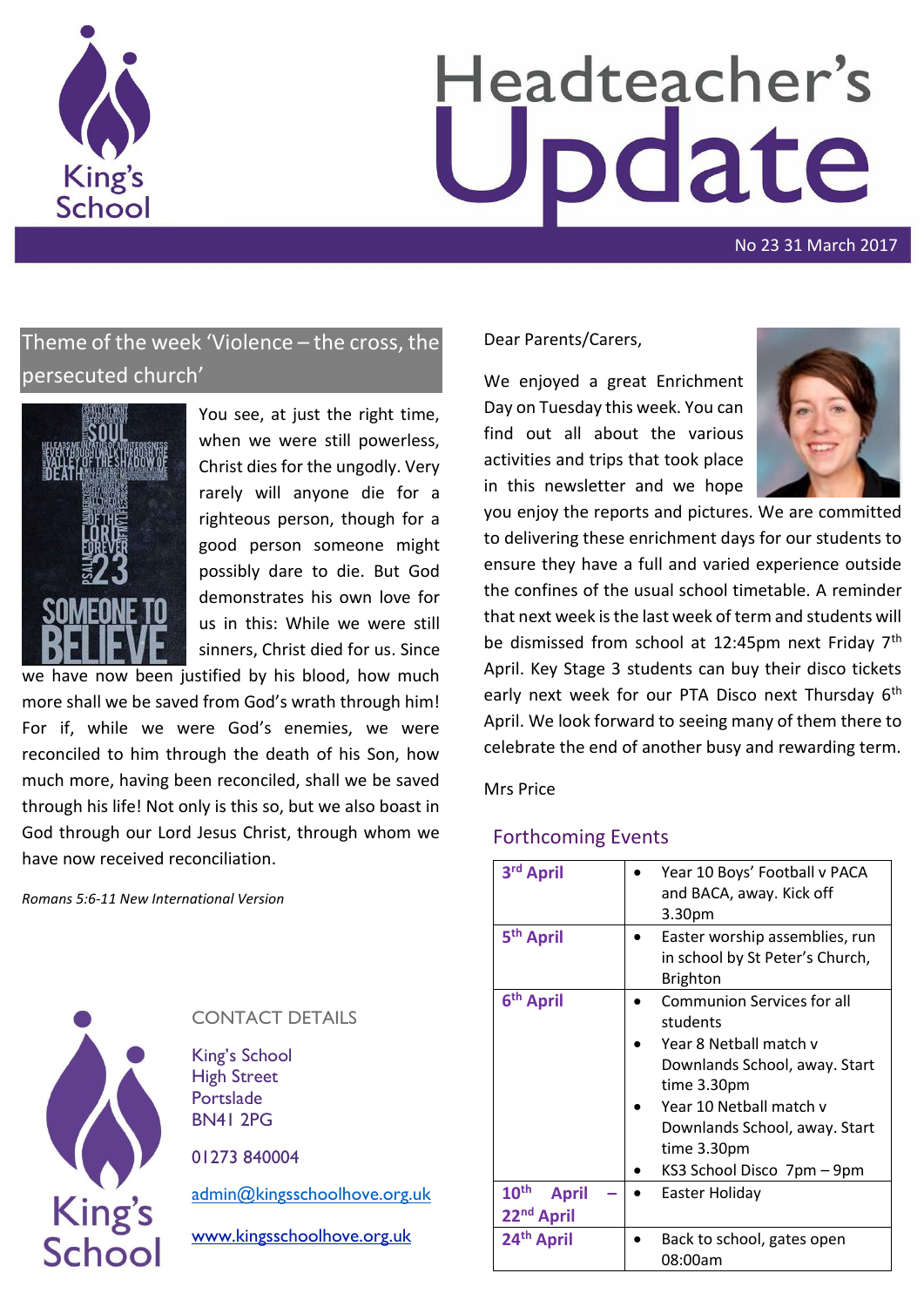# Headteacher's Update **King's School** Student of the Week



Year 7 - Diora for an excellent work ethic in English which has resulted in her exceeding her target grade by another sub grade!

Year 8: Flynn for excellent behaviour, very quick work and helpfulness during Spanish cover lessons this week.





Year 9 – Esme for a beautifully artistic and creative 'Book Thief' project homework.

Year 10 - Talula for a consistently positive attitude in English resulting in strong essay responses on Jekyll & Hyde.



# Last Week of Term

Monday 3 April to Thursday 6 April are normal school days. Students will participate in special worship sessions with guests from St Peter's Church on the afternoon of Wednesday 5 April. On Thursday 6 April students will attend Easter Communion services during the school day at St Nicolas Church. The PTA are running a student disco for students in Years 7, 8 and 9 in school between 7-9pm on the evening of Thursday  $6<sup>th</sup>$ . On the final day of term, Friday 7 April, students should arrive in school for 8:30am as normal in full school uniform. Students will have their normal lessons periods 1 and 2 and will have a shortened period 3. A full brunch service will be available in the canteen for their break time. After break, students will have a celebration assembly and some tutor time before being dismissed for the holidays at 12:45pm. The first day of next term is Monday 24 April.

# Marathon Team



Just one week to go and we're getting nervous! Please support our staff marathon team by giving what you can to our two chosen charities 'Rays of

Sunshine' and 'Children with Cancer – Polegate Branch' through our Just Giving pages (see below). We would welcome a substantial King's presence on the day to help get us round the course - look out for our team vests which feature the school logo!

[https://www.justgiving.com/fundraising/KingsTeam20](https://www.justgiving.com/fundraising/KingsTeam2017) [17](https://www.justgiving.com/fundraising/KingsTeam2017)

[https://www.justgiving.com/fundraising/Kings2017.](https://www.justgiving.com/fundraising/Kings2017)

## Sports Results

**Year 7&8 Indoor Athletics Championship**



Our Year 7 and 8 indoor athletes took part in the Sussex School Games on Monday representing Brighton and Hove. The competition was full of the best state schools in the county and the standard was very strong. The boys took part in running races ranging from 2 laps to 6 laps and a variety of field events: long jump, vertical jump, shot put etc. In particular, Noah, Kevin, Max, Will and Harvey performed well in their events against talented athletes from other schools. Overall, the year 7 team came 6th and the year 8 team came 8th out of 9 teams. The boys should be proud of how well they performed here and by winning the Brighton and Hove round previously. They were a credit to King's School and puts us in a good place for the outdoor athletic season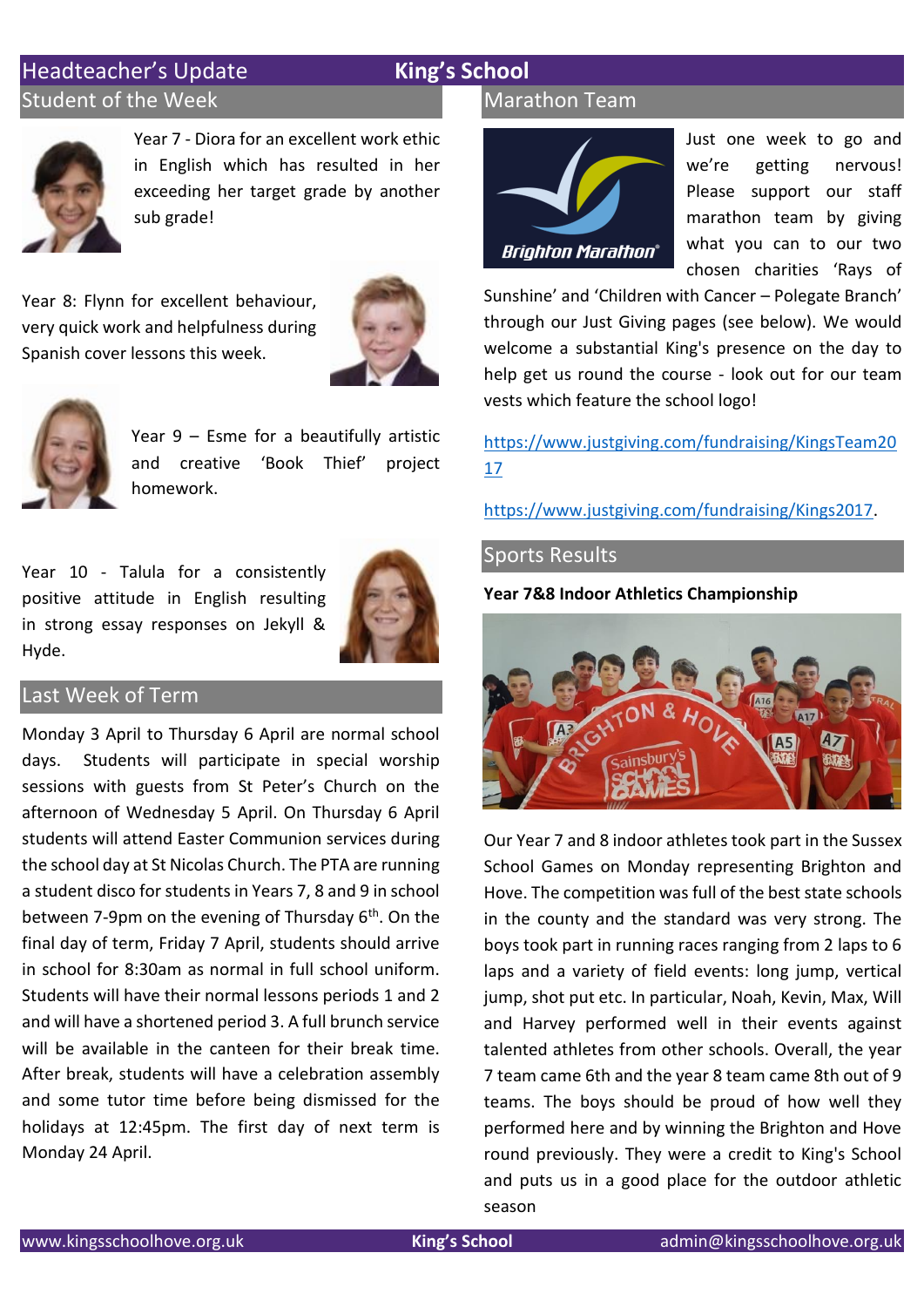# Headteacher's Update **King's School**

# MENSA Challenge

This week's challenge: Rearrange the letters of 'PROSPECTS IN A REWARD' to give three vegetables. What are they?

*Answer to last week's challenge: Marie. The first letter of the name is the initial of the first item and the last letter of the name is the initial of the second item.* 

# **Staffing Update**

We have some new staff starting at Easter. Mr Nowicki joins us in Humanities. He joins us a permanent member of staff and will be teaching Mrs Cager's classes in the summer term whilst she is on maternity leave. Ms Dendy joins us in RP. She joins us as a permanent member of staff and Head of Department for RP and PSHE. Ms Dendy will be picking up Mrs Price's Year 10 RP class and some KS3 classes. Miss Tack joins us in English. She joins us as a permanent member of staff and will be teaching English to KS3 and KS4 and History to some Year 7 students in the summer term. Mr Fitzgerald leaves us at Easter, following a period of ill health. We thank him for his service to the school and we wish him well in his future career plans. Mrs Aubrey-Smith will be returning from her maternity leave in May.

pres Trip



50 Year 9 students travelled to Belgium from 26-28<sup>th</sup> March for a tour of the WW1 battlefields area. We

travelled by coach and ferry and stayed in Flanders Lodge – a purpose built student accommodation facility on the outskirts of Ypres. Whilst in the region we visited a number of cemeteries and museums including: Essex Farm Cemetary, Langemark Cememtery, Tyne Cot Cemetery, the Passchendaele Memorial Museum, Talbot House in Poperinge and the In Flanders Fields Exhibition in the Cloth Hall, Ypres. We attended a Last Post ceremony in Ypres and toured around preserved trenches and reconstructed 'dug-outs' to get a real sense of life on the frontline in WW1. We were blessed with beautiful weather and found some time to enjoy it and to sample the local Belgium chocolate! Year 9 were a credit to the school throughout. We hope to make this trip a regular feature of our enrichment programme.



# Uniform Reminders

If you are buying replacement uniform items over the Easter break please ensure you are buying items that are in keeping with school uniform policy. Full information on our uniform policy can be found on our website:

### <https://www.kingsschoolhove.org.uk/uniform.php>

Please note that students should not have any facial piercings and are not permitted to wear false nails or gel nail polish. Students should use black rucksacks as school bags. Please note that Timberland boots are not acceptable school shoes.